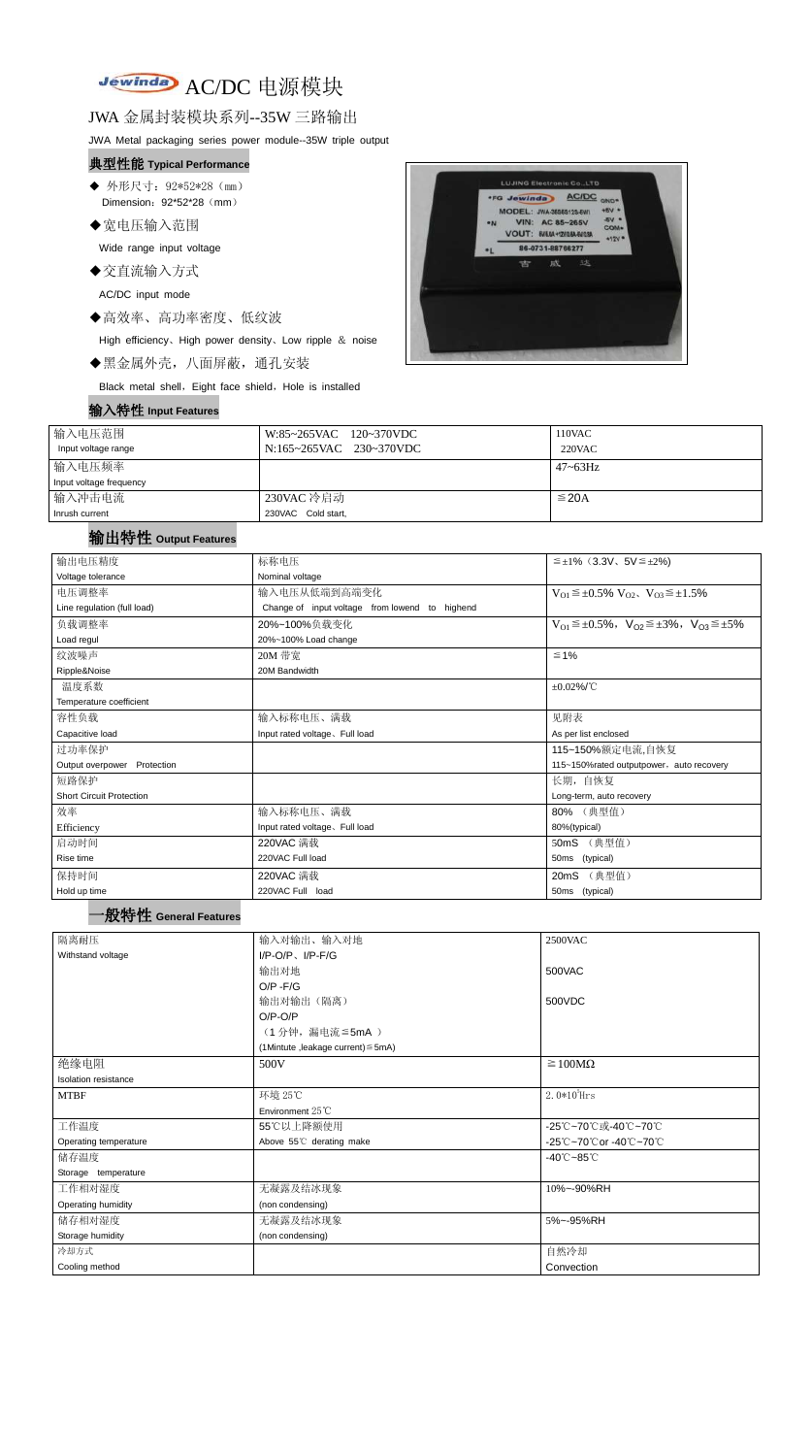## 容性负载 **Capacitive Load**

#### 命名方式 **Naming Rules**

# JWA-35 S5 D12 W(N) I





#### 产品选型 **Product selection**

|                     | 输出电压           | 输出电流           | 输出电压精度             | 纹波噪声                                   | 效率         |  |
|---------------------|----------------|----------------|--------------------|----------------------------------------|------------|--|
| 产品型号                | Output voltage | Output current | Output voltage     | R&N                                    |            |  |
| Model No.           | V <sub>O</sub> | $I_{\rm O}$    | tolerance          | $V$ $\mathrm{(}p\text{-}p\mathrm{)}mV$ | Efficiency |  |
|                     | $+5V$          | $0.50 - 5.00A$ | $\pm 2\%$          | 100mV                                  |            |  |
| JWA-35S5D5W(N)I     | $+5V$          | $0.10 - 1.50A$ | $\pm$ 5%           | 100mV                                  | 75%        |  |
|                     | $-5V$          | $0.10 - 0.50A$ | $\pm$ 5%           | 100mV                                  |            |  |
|                     | $+5V$          | $0.50 - 5.00A$ | $\pm 2\%$          | 100mV                                  |            |  |
| JWA-35S5D12W(N)I    | $+12V$         | $0.04 - 0.42A$ | 100mV<br>$\pm 3\%$ |                                        | 77%        |  |
|                     | $-12V$         | $0.04 - 0.42A$ | $\pm 3\%$          | 100mV                                  |            |  |
|                     | $+5V$          | $0.50 - 5.00A$ | $\pm 2\%$          | 100mV                                  |            |  |
| JWA-35S5D15W(N)I    | $+15V$         | $0.03 - 0.33A$ | $\pm 3\%$          | 120mV                                  | 78%        |  |
|                     | $-15V$         | $0.03 - 0.33A$ | $\pm 3\%$          | 120mV                                  |            |  |
|                     | $+5V$          | $0.50 - 5.00A$ | $\pm 2\%$          | 100mV                                  |            |  |
| JWA-35S5D24W(N)I    | $+24V$         | $0.02 - 0.21A$ | $\pm 3\%$          | 120mV                                  | 80%        |  |
|                     | $-24V$         | $0.02 - 0.21A$ | $\pm 3\%$          | 120mV                                  |            |  |
| JWA-35S12D5W(N)I    | $+12V$         | $0.20 - 2.00A$ | $\pm 1\%$          | 120mV                                  |            |  |
|                     | $+5V$          | $0.04 - 0.40A$ | $\pm$ 5%           | 100mV                                  | 76%        |  |
|                     | $-5V$          | $0.04 - 0.40A$ | $\pm$ 5%           | 100mV                                  |            |  |
|                     | $+24V$         | $0.10 - 1.00A$ | $\pm 1\%$          | 120mV                                  |            |  |
| JWA-35S24D5W(N)I    | $+5V$          | $0.10 - 1.00A$ | $\pm$ 5%           | 100mV                                  | 78%        |  |
|                     | $-5V$          | $0.1 - 1.00A$  | $\pm 5\%$          | 100mV                                  |            |  |
|                     | $+24V$         | $0.10 - 1.00A$ | $\pm 1\%$          | 150mV                                  |            |  |
| JWA-35S24D12W(N)I   | $+12V$         | $0.05 - 0.46A$ | $\pm 3\%$          | 100mV                                  | 79%        |  |
|                     | $-12V$         | $0.05 - 0.46A$ | $\pm 3\%$          | 100mV                                  |            |  |
|                     | $+5V$          | $0.50 - 5.00A$ | $\pm 2\%$          | 100mV                                  |            |  |
| JWA-35S5S12S-5W(N)I | $+12V$         | $0.05 - 0.50A$ | $\pm 3\%$          | 120mV                                  | 76%        |  |
|                     | $-5V$          | $0.08 - 0.80A$ | $\pm$ 5%           | 80mV                                   |            |  |

注:因篇幅有限,以上只是部分产品列表,若需列表以外产品,请与本公司销售部联系。

Note:Due to space limitations ,the above list is only for some products, If other than a list of products, please contact the Company's sales department. 输出纹波噪声(峰-峰值)的测量,请参照模块测试说明中介绍的方法进行。

Output ripple noise measurement (peak - peak), please refer to the module test notes method is introduced.

| Vout:5V         |             | Vout: $12V$ , $15V$ |                | Vout:24V        |             |  |
|-----------------|-------------|---------------------|----------------|-----------------|-------------|--|
| 推荐值             | 最大值         | 推荐值                 | 最大值            | 推荐值             | 最大值         |  |
| Recommendations | Maximum     | Recommendations     | <b>Maximum</b> | Recommendations | Maximum     |  |
| $1000\mu F$     | $4700\mu F$ | $1000\mu F$         | $3300 \mu F$   | 470µF           | $1000\mu F$ |  |